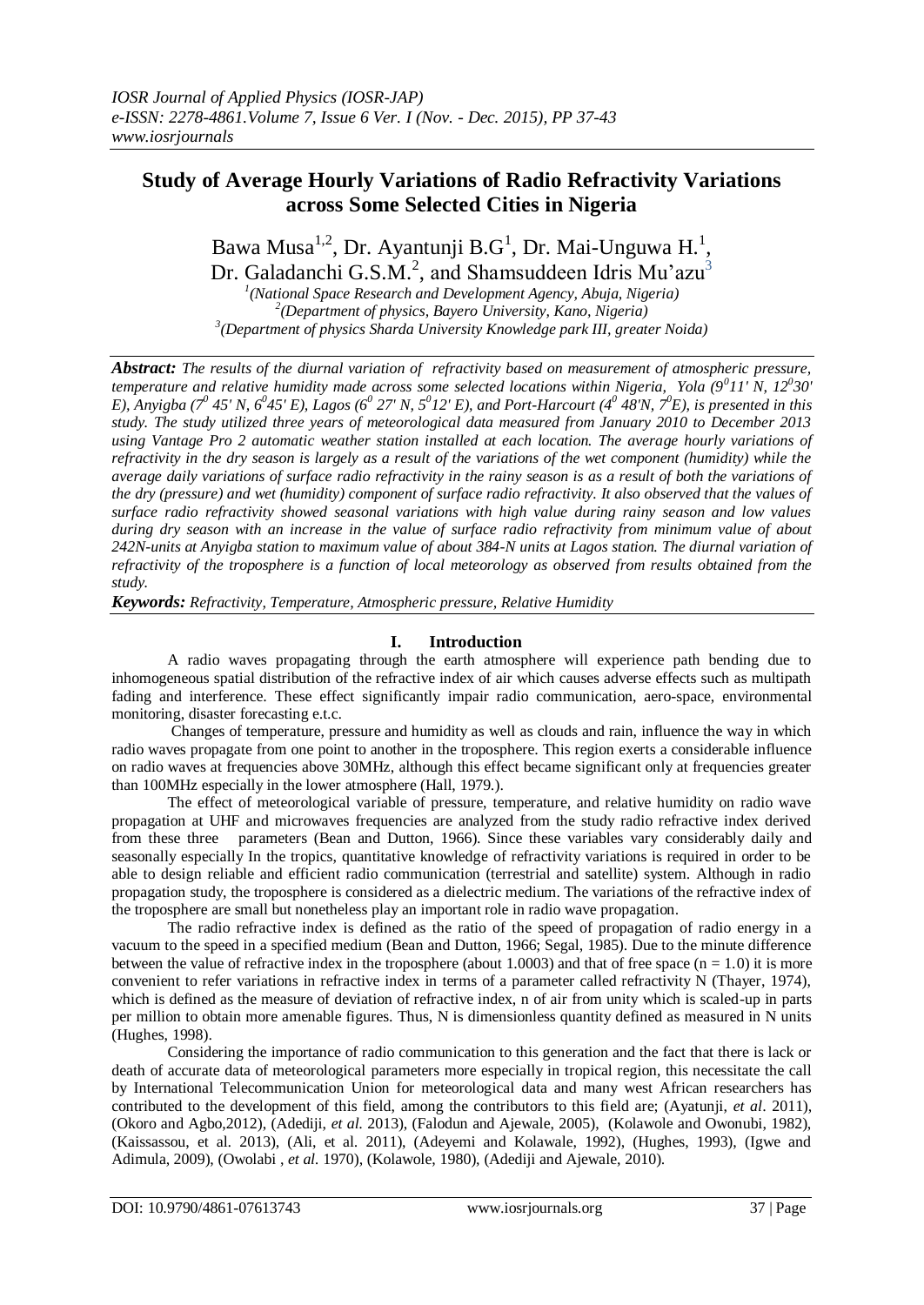This study presents the results of average daily and seasonal variations of surface radio refractivity derived from the computation of atmospheric pressure, temperature and relative humidity using recommendation ITU-R 453 (ITU, 2012).

### **II. Study Area**

Nigeria lies between latitude  $4^0N$  and  $14^0N$  and longitude  $2^0E$  and  $15^0E$  respectively with a total area of 923,768 square kilometers. The countryis located between the Equator and the Tropic of Cancer. Thelatitude of Nigeriafalls within the tropical zone but the climatic conditions are not entirely tropical in nature. The climatic condition varies in most parts of the country, in the north the climatic condition is arid and to the south there is an equatorial type of climate. The weather condition can be generally characterized into wet season, from April to October; dry season, from November to March in the north and wet season, from March to October; dry season, from November to February in the south.

### **III. Relevant Theory**

Electromagnetic waves propagating in the troposphere are refracted and scattered by variations in the radio refractive index *n*. Recall that the electromagnetic field of a plane wave propagating in a medium of constant refractive index, *n*, has a space, *r*, and time, *t*, variation given by:

$$
E(\mathbf{r}, t) = E_0 \exp[i(n\mathbf{k}_0, \mathbf{r} - \omega t)]
$$

Where  $\omega = 2\pi \times$  frequency and *k*0 is a vector normal to the wave front with a magnitude equal to the free space wave number  $(= 2\pi$ /wavelength).

In the troposphere, the refractive index is not constant. At microwave frequencies, however, it varies slowly on the scale of a wavelength. In this case it is still possible to write:

 $E(r,t) \approx E_0 \exp[i(n(r)k_0, r - \omega t)]$  2 Although the magnitude of  $E(r,t)$  will in general vary with position. The value and variations of  $n(r)$  are

fundamental to understanding the way in which electromagnetic waves propagate through the troposphere. The radio refractive index of the troposphere is due to the molecular constituents of the air, principally nitrogen, oxygen, carbon dioxide and water vapour. The value of *n* deviates from unity because of the polarisability of these molecules due to the incident electromagnetic field, and quantum mechanical molecular

resonances. (Barclay, 1996). According to ITU-R (2012), the atmospheric refractive index, *n*, can be computed by using:

$$
N=\langle n-1\rangle\times10^{-6}
$$

 3 Where *N* is radio refractivity expressed by

$$
N = N \, \text{dry} + N \, \text{wet} = \frac{77.6}{T} (P + 4810 \frac{e}{T})
$$

with the 'dry term' of radio refractivity given by:

$$
N \, \text{dry} = 77.6 \frac{P}{T}
$$

and the 'wet term' given by

 $N_{wet} = 3.732 \times 10^5 \frac{e}{r^2}$  $rac{e}{T^2}$ ,

where: P is atmospheric pressure (hpa)

e is water vapor pressure (hpa) and

T is absolute temperature (K)

This expression may be used for all radio frequencies (for frequencies up to 100GHz; the error is less than 0.5%) for representative profiles of temperature, pressure and water vapour pressure (Babin et. al. 1997) The water vapor pressure, e, can be calculated from relative humidity as  $e = \frac{He_s}{100}$ 

Where  $e_s$  is defined as

$$
e_s = EF \cdot a \cdot exp\left\{\frac{\langle b - \frac{t}{d} \rangle \cdot t}{t + c}\right\}
$$

And:

 $EF_{water}$ = 1 + 10<sup>-4</sup> [7.2P(0.00320 + 5.9  $\cdot$  10<sup>-7</sup>  $\cdot$  t<sup>2</sup>)

Where  $e_s$  is the water vapour partial pressure, t is temperature in Celsius, H is the humidity, and constants for water are *a* =6.1121 ,*b* =18.678, *c* =257.14 and *d =* 234.5(ITU-R, 2012).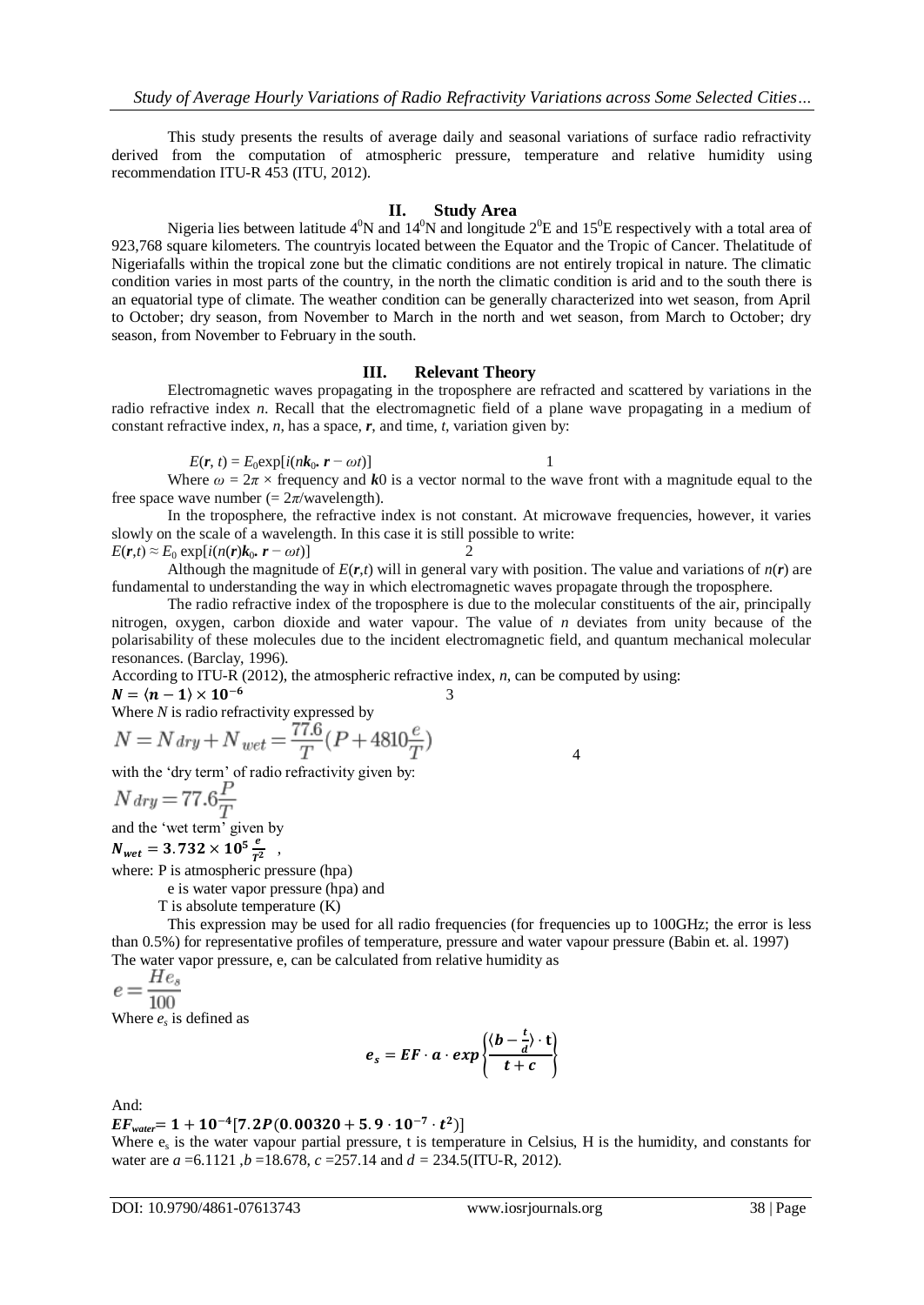## **IV. Methodology And Instrumentation**

The indirect method of measuring refractivity was employed in this study. Surface values of pressure (hpa), Temperature (°C), and Relative humidity (%) were extracted from measurements made using Davis Vantage pro2 automatic weather station installed at the ground surface at Lagos  $(6^0 27' N, 5^0 12' E)$  Lagos State, Port-Harcourt (4<sup>0</sup> 48'N, 7<sup>0</sup>E) Rivers State, Anyigba (7<sup>0</sup> 45' N, 6<sup>0</sup>45' E) Kogi State and Yola (9<sup>0</sup>11' N, 12<sup>0</sup>30' E) Yola State. The weather stations have five minutes integration time.

Data collected from January 2011 to December 2013 were averaged over each hour to give twenty four data point representing diurnal variations for each day. The hourly data for each day is further averaged to give a data point for the day and average was taken over the month to give a data point for each month which was used to determine the monthly variations for each year. The corresponding months for each year of the three years under study were then averaged to give the average seasonal variations for the period under study. The data were used to compute the surface radio refractivity.



**Fig. 1a To 1d Average Hourly Variations Of Surface Radio Refractivity, Temperature, Humidity And Pressure For Dry Season Over Lagos From 2011 To 2013**



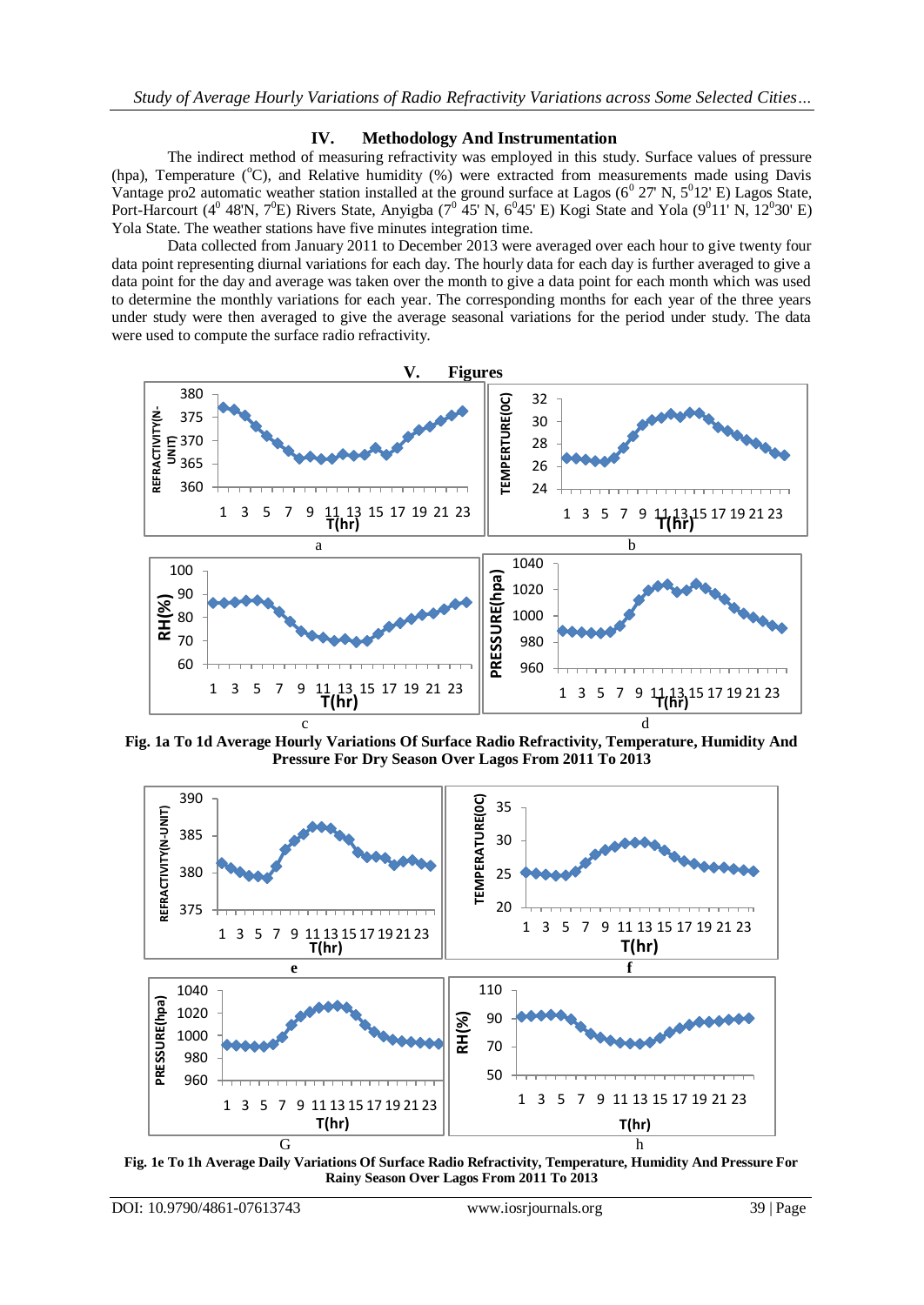

**Fig. 2a To 2d AVERAGE DAILY VARIATIONS OF SURFACE RADIO REFRACTIVITY, TEMPERATURE, HUMIDITY AND PRESSURE FOR DRY SEASON OVER PORT-HARCOURT FROM 2011 TO 2013**



**Fig. 2a To 2h Average Daily Variations Of Surface Radio Refractivity, Temperature, Humidity And Pressure For Rainy Season Over Port-Harcourt From 2011 To 2013**



DOI: 10.9790/4861-07613743 www.iosrjournals.org 40 | Page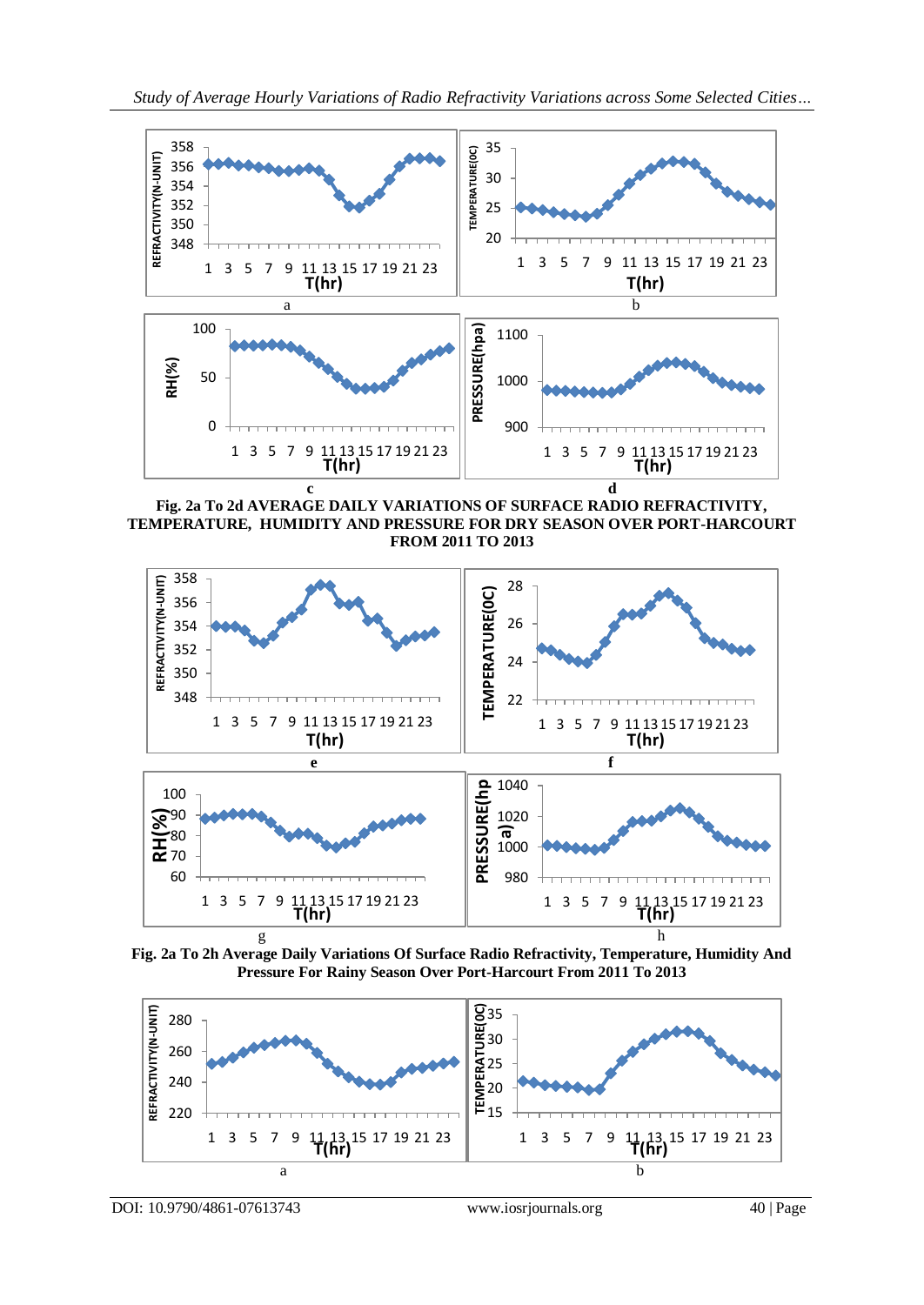

**Fig. 3a To 3d Average Daily Variations Of Surface Radio Refractivity, Temperature, Humidity And Pressure For Dry Season Over Anyigba From 2011 To 2013**



**Fig. 3a To 3d Average Daily Variations Of Surface Radio Refractivity, Temperature, Humidity And Pressure For Rainy Season Over Anyigba From 2011 To 2013**



**Fig. 4a And 4b Average Daily Variations Of Surface Radio Refractivity, For Dry And Rainy Season Over Yola From 2011 To 2013**

# **VI. Results And Discussions**

# **Average Hourly Variations Of Refractivity**

Fig. 1a to Fig. 1h depictsthe average hourly variations of surface radio refractivity, Temperature, relative humidity, and pressure over Lagos for dry and rainy season. Fig. 1a represent the surface radio refractivity, shows strong dependence on the wet term (Humidity) of refractivity with high values in the morning and late in the evening and low values in the day time. This is attributed to the response of the earth to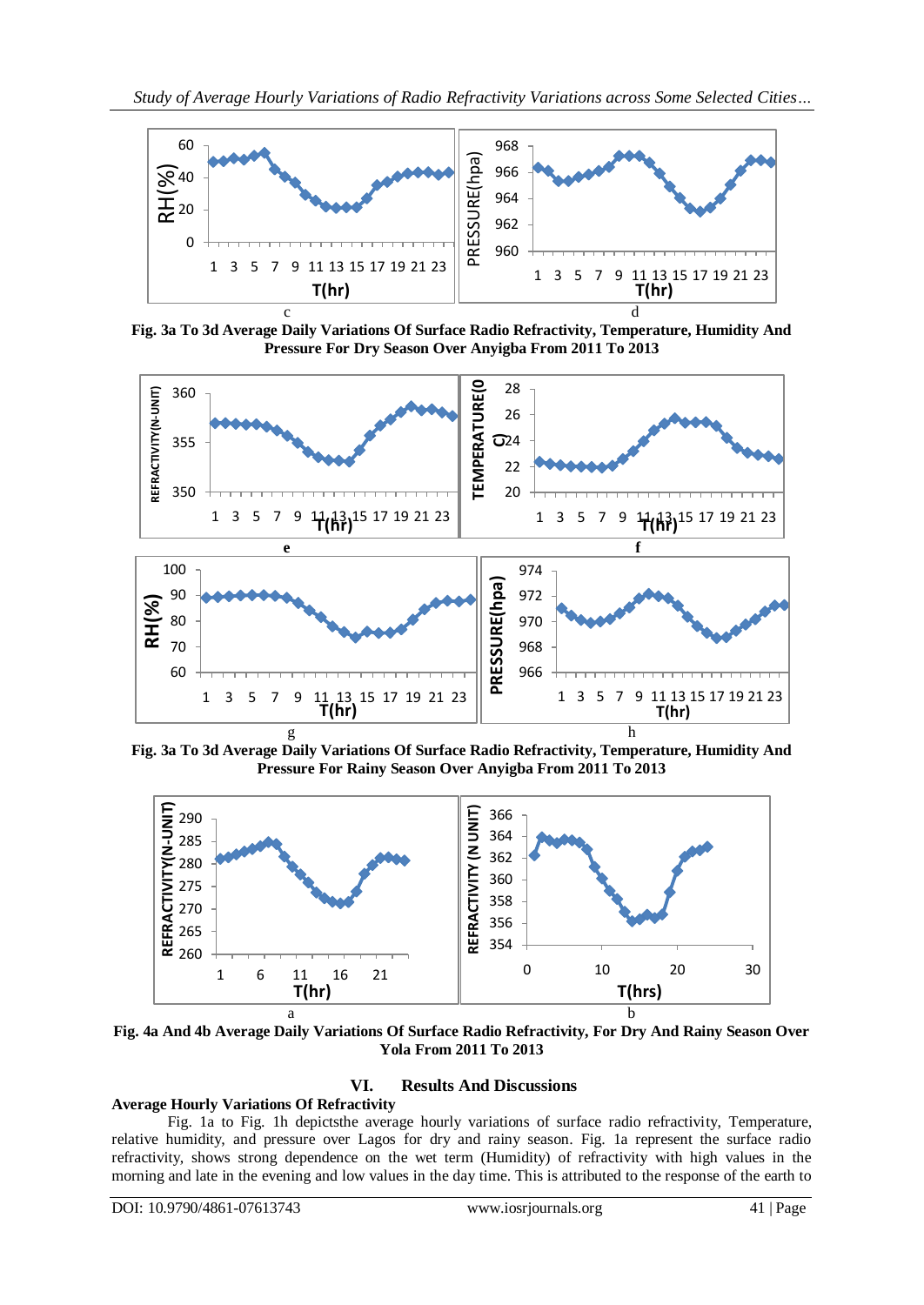solar insolation which is the major force behind the weather condition observed. The solar insolation causes the temperature to be high and humidity low during the day. The highest value is 377 N-units and the lowest value is 366 N-units.

The average daily variations of surface refractivity over Lagos for rainy season is depicted in Fig. 1e, shows a maximum in the afternoon with a sudden rise pre-noon and sudden drop just at the noon. The maximum value is about 386 N-unit which occur between the 11:00hr local time and 12:00hr local time units and the lowest value is about 378 N-unit. To determine the major force driving the variations in rainy season, the signature of refractivity variation is compared with that of temperature, humidity, and pressure as depicted in Fig. 1f, 1g and 1h respectively. Fig. 1f depicts the variations of temperature over Lagos which shows low values in the morning and late evening with high values during the day. Fig. 1g depicts the variations of Humidity, these variations followed opposite trend as expected with high values in the morning and late evening. Fig. 1g depicts profile of Pressure; it showed a pattern that is almost synchronous with refractivity variations. Therefore the dry component (pressure) is major force driven diurnal variations of refractivity over Lagos during rainy season.

The diurnal variations of refractivity, temperature, relative humidity and pressure over Port-Harcourt for dry and rainy season is depicted in Fig. 2a to Fig. 2h respectively. Fig. 2a showed that the refractivity value in dry season is high in the early morning and late evening with maximum value of 356N-units and low during the day with minimum value of about 351 N-units between the 14:00hr LT and the 15:00hr LT. This is in agreement with what is expected when the refractivity variations is been driven by the wet term.

Fig. 2e depicts the diurnal variations of surface refractivity for rainy season, showed a sudden rise prenoon and sudden drop post noon. The maximum value of 357 N-unit was observed around the noon. To understand the main force driven the variation in rainy season, Fig. 2f, 2g and 2h represent the profile of Temperature, Humidity and Pressure respectively. The Temperature profile showed lowest value around 6:00hr LT before gradually rise to a maximum value around 15:00hr LT. The variation of Humidity followed opposite trend as expected with high value around 6:00hr LT and minimum around 15:00hr LT.

The pressure profile showed a minimum value by 6:00LT and gradually increase to a first maximum value at noon before sudden increase to its peak value at 15:00 LT. The peak value of refractivity about this time as shown in Fig. 2e is attributed to the pressure variations (dry term) while sudden drop post noon is as a result of increase in temperature which lead to the decrease in Humidity and consequently the refractivity. Therefore, the variations refractivity during the rest of the day are attributed to the wet term.

The average daily variations of radio refractivity, temperature, relative humidity and pressure for rainy and dry seasons over Anyigba is depicted in Fig. 3a to Fig. 3h respective.

Fig. 3a depicts the refractivity variations for dry season over Anyigba, showed a sudden raised to reach a peak value of 267 N-unit around 8:00hr LT to 9:00hr LT and a gradual decreased to reached a minimum value of 238 N-unit around 16:00 LT and 17:00 LT. To show that the refractivity variations in dry season is likely driven by dry component. Fig. 3d depicts a pressure profile, shows a maximum at 9:00 LT and a minimum value at 17:00 LT. Therefore, the pressure profile shows almost a synchronous pattern of variations with refractivity variation depicted in Fig. 3a. This confirms that dry component (pressure) is the main driving force for refractivity variation at Anyigba for dry season.

Fig. 3e shows that in rainy season the refractivity is high (356N-units to 358N-units) in the early and late hours of the day. It gradually drops from 10:00hr local time and reach a minimum of 353 N-units around 13:00hr before gradually risen till the end of the day. Therefore, wet term is driven the refractivity variations in rainy season, while dry term is responsible for the variations in dry season.

The diurnal variations of refractivity, temperature, relative humidity and pressure for rainy and dry seasons over Yola is depicted in Fig. 4a and Fig. 4b respectively. The two profiles show low values in the day and high values in the morning and evening. The highest value for rainy season is about 363 N-units and the lowest value is 356 N-units while the highest value for dry season is 284 N-units and the lowest value is 271 Nunits. The diurnal variations of refractivity over Yola showed a consistency with what is expected of humidity variations and therefore it is attributed to the wet term for both seasons.

The results obtained from the study shows that the average hourly variations of surface radio refractivity in dry season is majorly driven by the wet term (Humidity) at Lagos, Port-Harcourt and Yola stations, while, the dry component (pressure) is the major driving force the variations at Anyigba during the same season. The results also show that in rainy season, dry component (pressure) is the major force behind the variations at Lagos and Port-Harcourt while the wet term (Humidity) is the major cause of surface radio refractivity variations at Anyigba and Yola. This result also shows that the surface radio refractivity variations do not always depend on the wet term (humidity) only as reported by Adeyemi and Kolawole (1992) but is in agreement with the findings of Ayantunji et al (2011) which shows that the diurnal variation of refractivity depends on local meteorology as determine by the local topography.